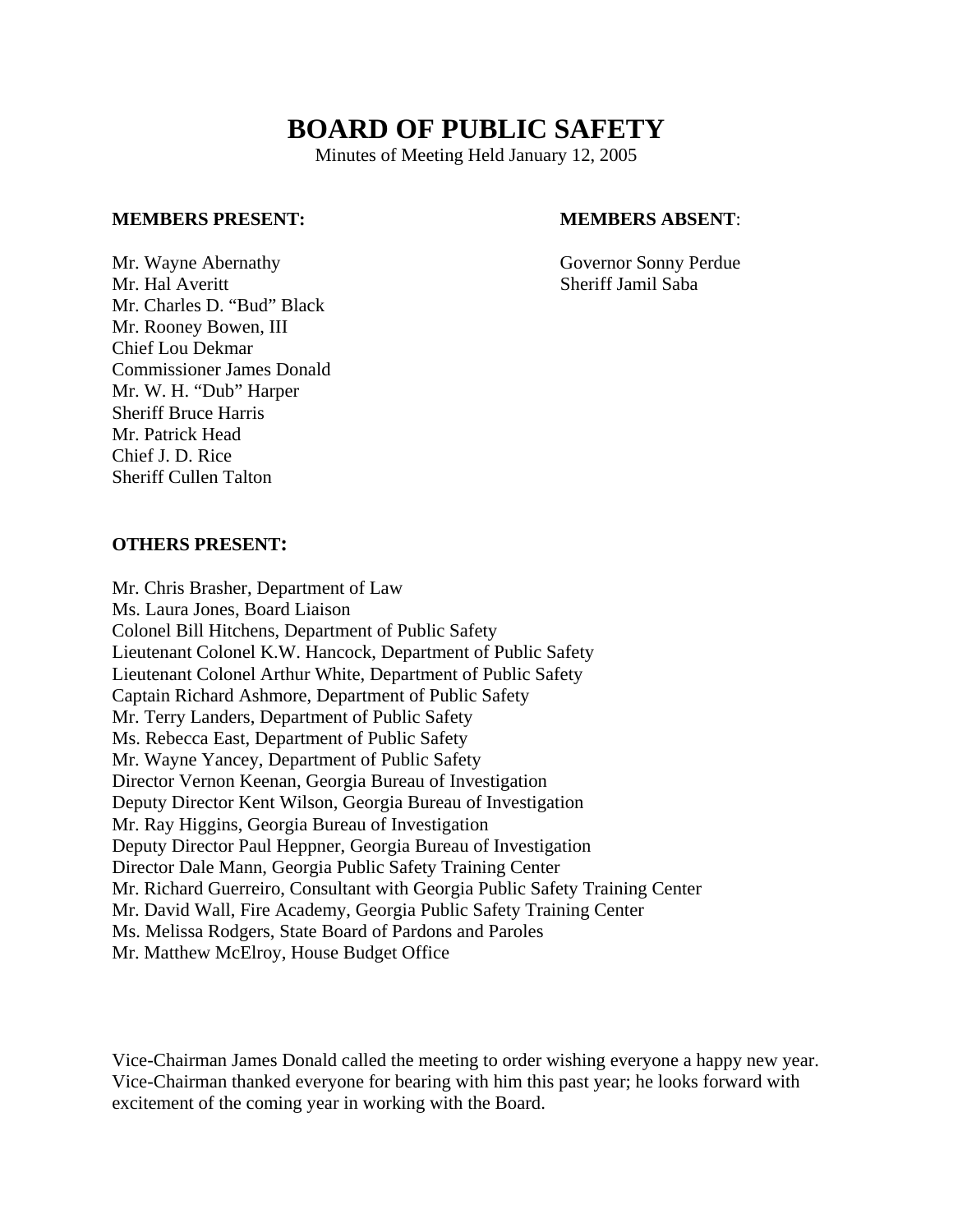Vice-Chairman Donald asked if any Board member wanted to introduce any special guest or visitor. Mr. Wayne Abernathy recognized visitor Melissa Rodgers, who is currently with the State Board of Pardons and Paroles. Ms. Rodgers will be returning to the Department of Public Safety to work as Director of Legal Services, and, will become a regular attendee at the Board meetings.

Vice-Chairman Donald turned the Board members' attention to the December Board Minutes, requesting approval. Mr. Wayne Abernathy made a motion to approve the Minutes, which was seconded by Chief J. D. Rice, and unanimously approved by the Board.

# **DIRECTORS' REPORTS**

### **Georgia State Patrol**

Colonel Bill Hitchens reiterated that Ms. Melissa Rodgers will be returning to the Department of Public Safety as chief of Legal Services. She is attending today's meeting, currently working at State Board of Pardons and Paroles. When Ms. Rodgers previously worked with the Department of Public Safety as deputy director in Legal Services, she worked with Colonel Hitchens in many cases. Colonel Hitchens is pleased she is returning to the department.

Colonel Hitchens reported the manpower count is 953, with 785 troopers on board, which is 168 short. A budget presentation will be made next week before the joint Appropriations Committee, where he will describe the shortage. At issue now is the legislation that is being prepared for the Department of Motor Vehicle Safety to transfer specific duties and manpower to Department of Public Safety and to two other agencies. With the taking on of more duties and employees, hopefully, it will help impact the shortage.

Colonel Hitchens expressed concern there are not many recruits for trooper school. He noted that the starting salary for a trooper is almost \$22,000. During his recent visits to between fifty to sixty troops, he was astounded at number of troopers who are sitting at the radio rather than being on patrol. Colonel Hitchens does not see any solution in the immediate future.

Noting one area the Board of Public Safety is interested in, Colonel Hitchens presented a report on the Pursuit Policy and P.I.T. maneuver. Because of previous requests from the Board members on the pursuit policy, Colonel Hitchens did a powerpoint presentation, which had been put together by Lieutenant Colonel Kenny Hancock, Captain Richard Ashmore, and staff of the training division. The following slides were presented on Pursuit Policy and Training: Background, Key Elements Of DPS Pursuit Policy Statement, Definitions, Pursuit Decision-Making, Discontinuing A Pursuit, Terminating A Pursuit, P.I.T. Maneuver, Report and Review of Terminated Pursuits, Training Requirement, Pursuit Driving Training. By way of further discussion, Colonel Hitchens explained that in his earlier days, there was a dramatic approach to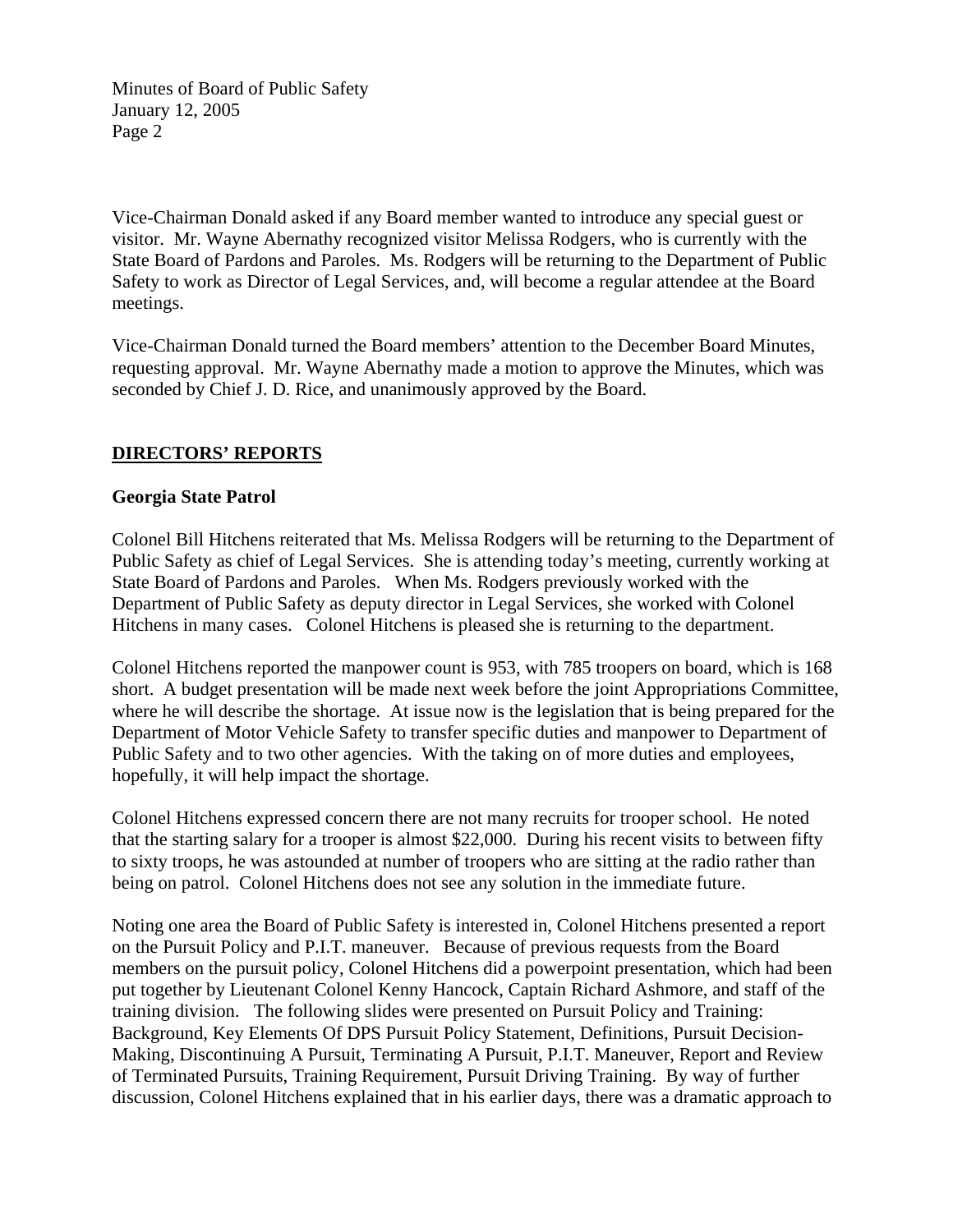pursuits; there was little controversy about the way they were handled; until 1994, there was a legal case in which a chase occurred in a suburban area in Warner Robins. This was the first time a Georgia law enforcement agency was held liable for its role in a high-speed pursuit. There are now a wide variety of policies of how pursuits would be handled. One way is using stop sticks; every trooper vehicle is equipped with stop sticks. In 1997, Department of Public Safety started training on Precision Immobilization Technique (PIT). It is very effective, however, a lot of criteria is involved as to when it should be done in the pursuit. However, Colonel Hitchens indicated that the first priority is to utilize stop sticks. The Department is getting ready to start new training cycles for this coming calendar year. While addressing comments and questions, Colonel Hitchens invited the Board members to attend a driving training course at the end of January. The Board members thanked Colonel Hitchens for providing the pursuit policy at his first Board meeting.

Mr. Wayne Abernathy took the opportunity to compliment Vice Chair Donald on the new display cabinet in the Board room. The Vice Chairman accepted the compliments on behalf of the inmates at Ware State Prison, who built the cabinet. The Board members were reminded that the Board table had been made at Ware State Prison.

# **Georgia Bureau of Investigation**

Director Vernon Keenan reported that Governor Sonny Perdue is recommending that the Georgia Bureau of Investigation receive \$1.4 million to hire 20 new scientists and/or lab technicians to handle work coming into the lab; to also address the backlog. This funding would be for July, 2005. Governor Perdue is also recommending for the Amended Budget the amount of \$3 million to use to outsource cases. Governor Perdue directed Director Keenan to put together a plan to look at what is involved in outsourcing cases to private laboratories. The staff is working out the type cases that the Crime Lab will outsource to private labs. Generally, they will be the areas where there is the greatest backlog. The GBI will diligently review private laboratories; selecting only those laboratories the GBI will be comfortable and confident with. Upon approval by the General Assembly, the money will be available for this fiscal year budget. For the next few months, the GBI will be working on the outsourcing contracts, along with the preparation of hiring twenty scientists. Right now, the GBI is in the process of completing employment of the fifteen scientists positions that were provided last year. As for outsourcing cases, the areas that are being looked at involve analysis of paint and plastics. This will allow the scientists, who were doing that type of work, to be placed in the area of doing toxicology or other areas.

Second, Director Keenan reported that the GBI is doing something that will have an impact on the backlog and the way of doing business. Governor Perdue expressed the concern about cases that GBI would process, but in the end would never be used by the prosecutor or law enforcement agency. It is estimated that 20% of all evidence coming into the State Crime Laboratory is never used, neither by a law enforcer or in court. A good amount of resources is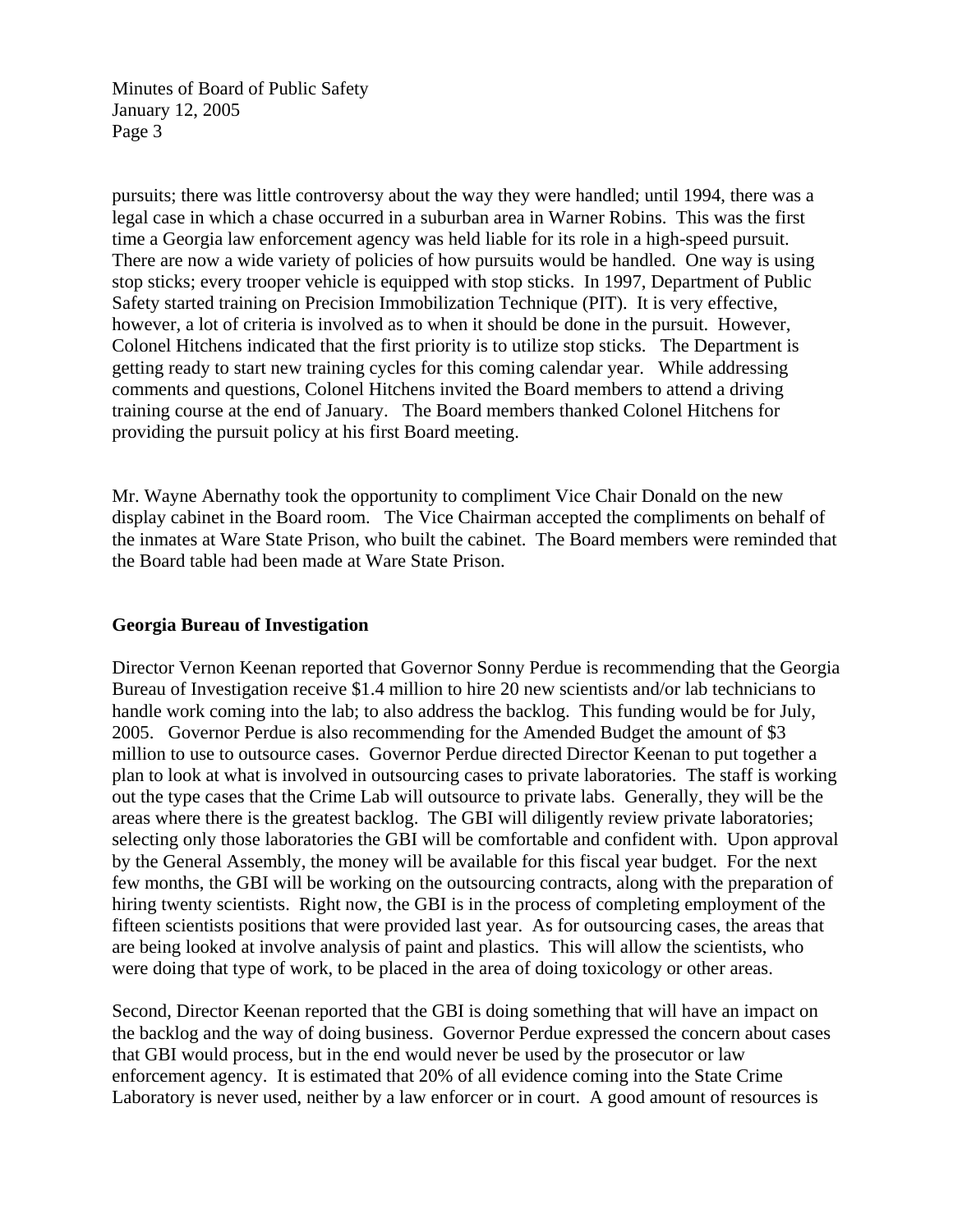invested in the scientific analysis, that in the end is not needed. In working with the Crime Lab staff, they have come up with a plan, which was implemented the first week of January. After lab work is completed, the report is placed on the crime laboratory management system, an interactive web base system, enabling the law enforcement agency to pull down and read the report. It is set up now for the prosecutor or law enforcement agency to go into that same system, go to that particular request, and cancel the request. Director Keenan indicated that what this plan allows is to cut down the number of cases that are no longer needed. The first week that this was set up, there were fifteen cases removed from the system. Director Keenan is very encouraged with this change in the way business is done in the GBI.

The third area Director Keenan touched on was the issue of tasers. Several months ago, the Board had asked the GBI Medical Examiner's office to review the medical aspects of use of tasers and the danger associated. Dr. Kris Sperry has embarked on a research project to do just that. In the meantime, Chief Lou Dekmar and Chiefs of Police Association appointed a committee to review tasers, from the aspect of not only looking at the medical side, but also at the legal side, at the training side, and at the policy side. Director Keenan indicated he is on that committee with Dr. Sperry, as well as Director Dale Mann, along with a representative from the federal training center and various police chiefs. Director Keenan is encouraged that a committee report will come out that will educate not only law enforcement, but will serve as a good product to bring before the Board of Public Safety to educate Board members on tasers. Director Keenan looks forward to bringing the committee's final product to this Board, so they can look at all aspects of medical, legal, training, or policy on tasers.

# **Georgia Public Safety Training Center**

Director Dale Mann stated that at the December Board meeting, he had reported to the Board that in 1991, the Board of Public Safety submitted a recommendation to combine the superintendent positions over the Fire Academy and the Police Academy with the position of Director of Training Center. Since the December Board meeting, the Training Center subcommittee met to review the recommendation and discuss the affect of the combined positions. By way of further explanation, Mr. Chris Brasher, Board attorney, explained that in 1991, the Wilson Report, from the Board of Public Safety stated that it would create an economy of scale in the Training Center by appointing one person to be over the three academies. The Board did the right thing by combining the positions; Board member Wayne Abernathy remembers this issue being decided. Following the committee meeting, it was decided that there is no need to change this arrangement.

Director Mann reported that this morning the Training Center sub-committee met and went over a proposed list of names to place on the Fire Academy Advisory Board. There are nine positions, four positions as required by O.C.G.A. 25-7. Two positions are required because of the positions they hold, i.e., the President of Fire Chiefs and President of Firefighters Association. Three other positions are nominated by Director of Training Center. The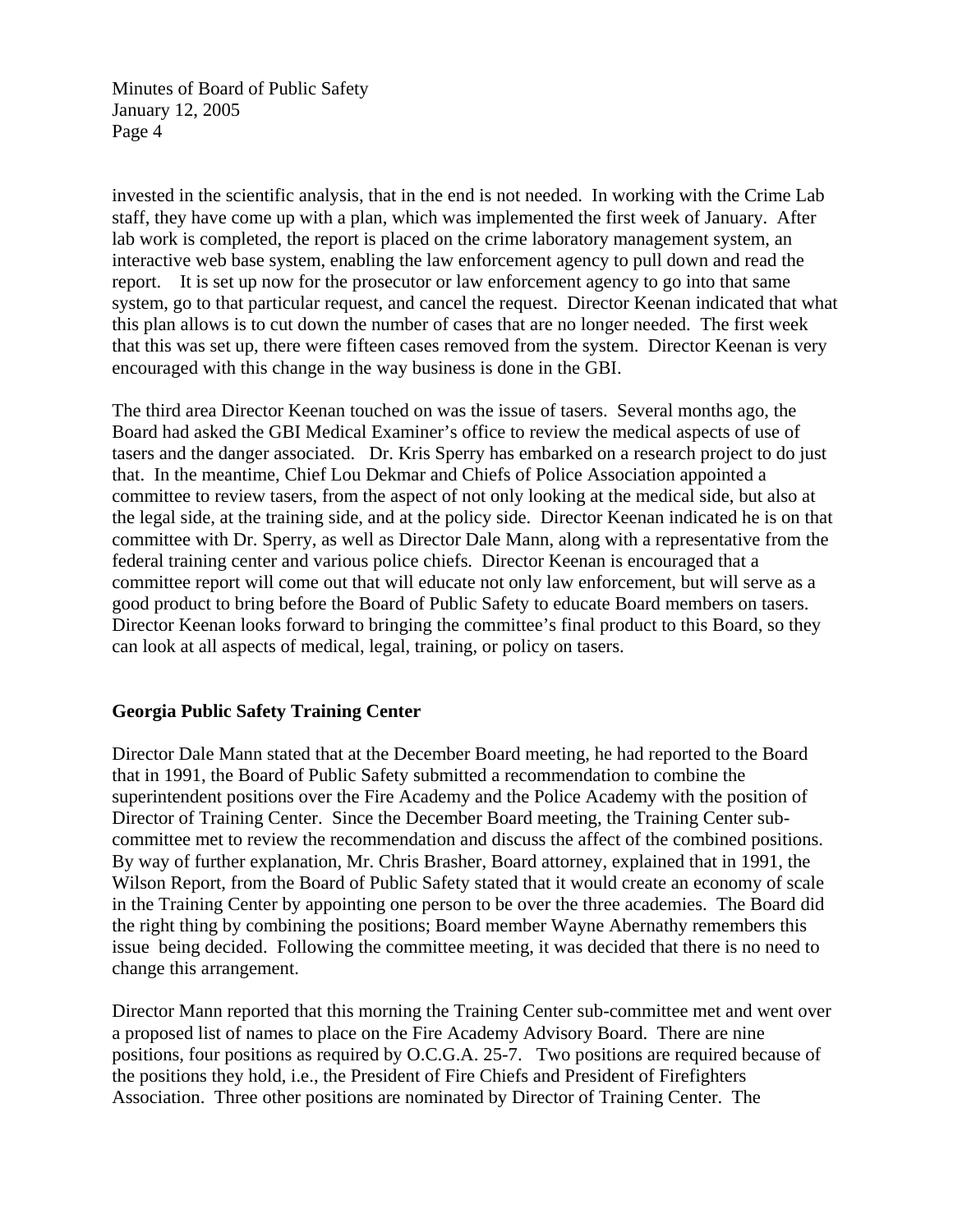committee members reviewed the nine names and agreed they would serve well on the Advisory Board. Chief Rice commended Director Mann for re-activating this Board. Sheriff Cullen Talton made a motion that the people on the list be contacted for acceptance to the Advisory Board, that the list of names be brought back to the Board for its approval. Said motion was seconded by Chief J. D. Rice and unanimously approved by the Board. Chief Rice read the following names for recommendation:

Chief Dennis Rubin, Atlanta Fire Department Chief Al Gillespie from Augusta Fire Department Mr. Carl Puckett, Insurance Service Organization Mr. Lyn Pardue, Status and Training Council Chief Matt Wilson, Monroe County Fire Department Chief Johnny Crawley, Thompson Fire Department Assistant Chief Marvin Riggins, Macon Fire Department Mr. Alan McCullough, EMT of Fayette County Chief Craig Tulley, Volunteer Chiefs of Colquitt

Director Mann announced that when in-service training starts at the Training Center, fuel cells will not be put in those vehicles. Director Mann directed David Wall to make sure fire coverage is available during driving training, so that when the vehicles run at high speed and if something happens, the Fire Academy will have firefighters standing by to respond. The Training Center changed the rules and have come out with a safer vehicle; the factory tank is safer than the ones were put in there.

# **FISCAL REPORTS**

Mr. Terry Landers, Department of Public Safety, brought before the Board the fiscal report for the past six months. The primary information that Mr. Landers wanted the Board members to look at is the balance on the State Funds, which reflects a little over 51% remaining. There had been a number of expenditures at the beginning of the year. Mr. Landers asked for some Object changes, to insure that the Department is within the Objects the Governor is expected to recommend. Mr. Landers pointed out that the only area that looks strange is Federal Funds, due to the fact that the Department went in and re-rated some charges that should have been against Federal Funds. The monies have come in to cover this, but it just has not gone through budget amendment process and has not been submitted. Also, some items have not been loaded in, such as \$500,000 in G-8 funds and little over \$300,000 from the Governor's Task Force For Drug Eradication. Mr. Landers believes things are going well.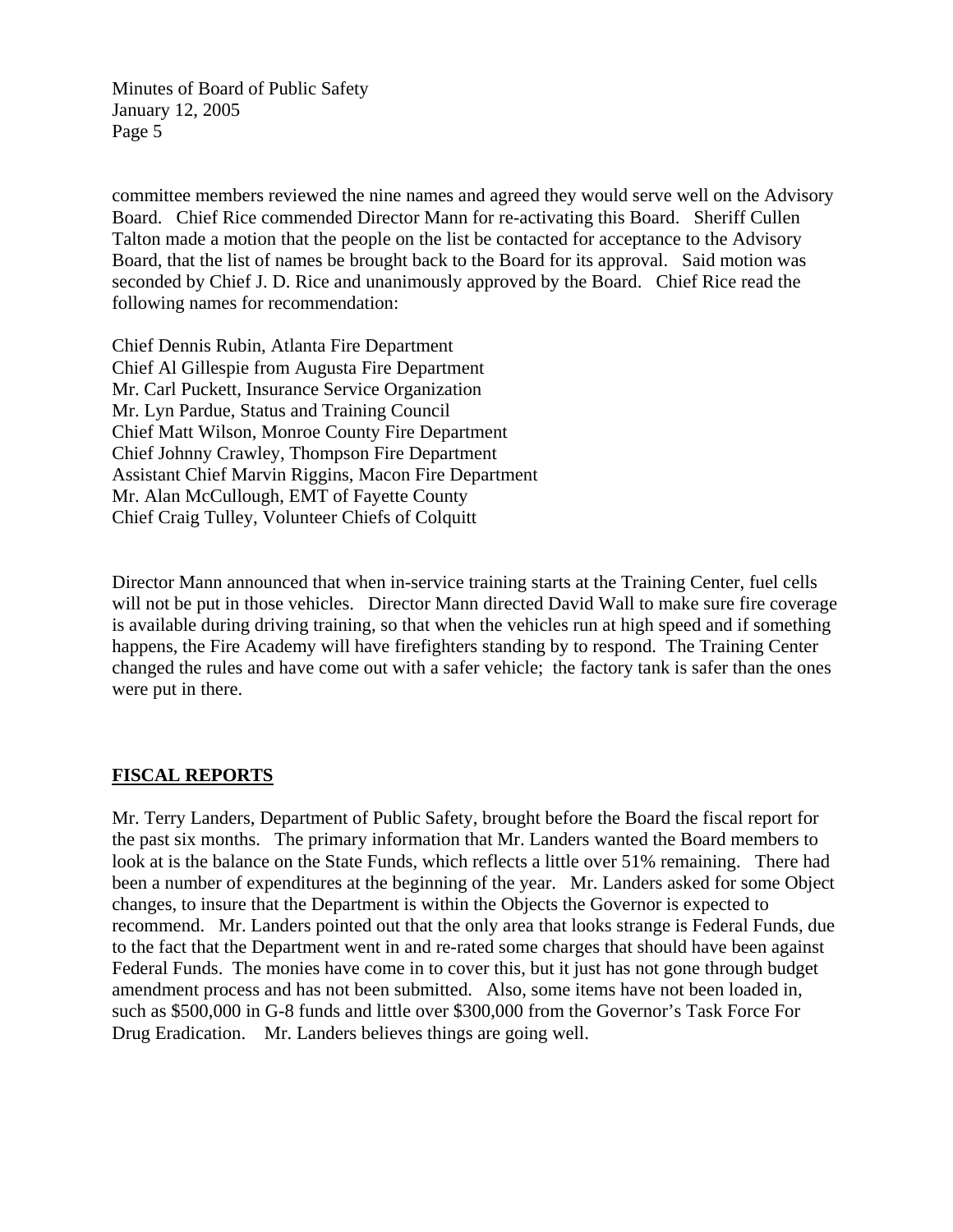Mr. Ray Higgins, Georgia Bureau of Investigation, presented the 2<sup>nd</sup> Quarter fiscal report. He brought the Board's attention to the figure at the bottom right-hand side, where it reflects a spending of 50% of total State Funds; being right on track. The GBI is eager to learn the official recommendation of the Governor, and at that time will analyze those numbers and consider those figures. Mr. Higgins is confident the Department will be able to finish up the year without any problems. When the funds of \$4.4 million are received for the Crime Lab, Mr. Higgins and staff will be ready.

Mr. Richard Guerreiro, Georgia Public Safety Training Center, reported that the fiscal reports reflect the Training Center is a little over at 51.6%, the Fire Academy is under 46.7%, and the Police Academy is little bit over at 51.8%. Mr. Guerreriro indicated the agency will be addressing some overages in specific line items, with the supplemental request. The Training Center is still running at 10% on vacancies. Those positions are being addressed at an "asneeded" basis. Barring any other unforeseen circumstances such as drastic budget cuts, Mr. Guerreiro believes the Training Center should be able to make it by end of fiscal year.

### **DONATIONS AND RESOLUTIONS**

Mr. Terry Landers, Department of Public Safety/State Patrol, presented several donations for Board approval:

| Decatur Genesis II<br><b>Directional Radar</b>       | \$1,850.00  | <b>Chief Deputy Richard Bush</b><br>Effingham County Sheriff's Office |
|------------------------------------------------------|-------------|-----------------------------------------------------------------------|
| Three Decatur Genesis II<br><b>Radar Units</b>       | \$4,905.00  | John Graham,<br><b>McDuffie County Commissioners</b>                  |
| <b>Four Decatur Genesis II</b><br><b>Radar Units</b> | \$6,540.00  | Charles Newton,<br><b>Warren County Commissioners</b>                 |
| One Decatur Genesis II<br>Radar Unit                 | \$1,635.00  | Sheriff Clay Whittle,<br><b>Sheriff of Columbia County</b>            |
| One Decatur Genesis II<br>Radar Unit                 | \$1,635.00  | Judge Pat Hardaway,<br>Probate Judge of Columbia County               |
| Check for Per Diem Lodging                           | \$15,515.93 | Atlanta Motor Speedway                                                |
| <b>Check for Night Vision Equipment</b>              | \$3,000.00  | Chairman Neal Walden<br>Appalachian Drug Task Force                   |
| <b>Check for Camera Imaging</b>                      | \$3,000.00  | Colonel Wayne Mock<br>Hall County M.A.N.S.                            |